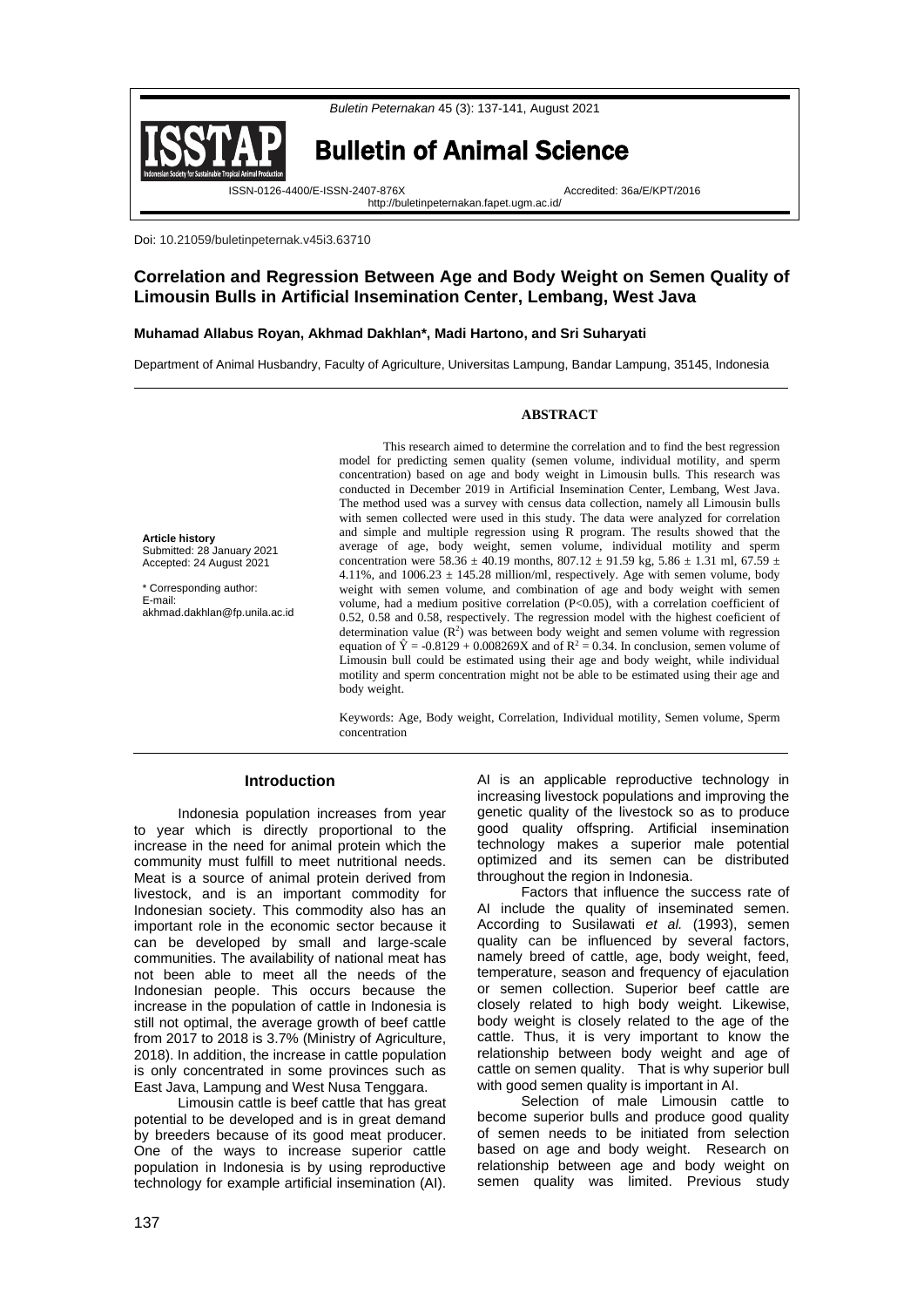indicated that semen volume is affected by age (Dewi *et al.*, 2012) in male Jawa cattle; Aminasari (2009) in Limousin cattle in Singosari Artificial Insemination Center). Other researcher reported that there was a relationship between body weight and semen volume in post pubertal Frisian Holstein cattle (Devkota *et al.,* 2008), in Bali cattle (Nugraha *et al.,* 2019; Indriastuti *et al.,* 2020) and in Simmental cattle (Adhyatma *et al.,* 2012). Furthermore, Prastowo *et al.* (2018); Adhyatma *et al.* (2012); Juliani (2013) and Nugraha *et al.* (2019) reported that age and body weight did not significantly affect (P>0.05) on individual motility and sperm concentration in Bali cattle and Friesian Holstein cattle. Research on the relationship and estimation of semen quality of Limousin bulls based on age and body weight was limited in Artificial Insemination Center, Lembang, West Java. Therefore, the current research aimed to determine the correlation and regression between age and body weight on semen quality (semen volume, sperm concentration and individual motility) of Limousin bulls in the Artificial Insemination Center, Lembang, West Java.

#### **Materials and Methods**

This research was conducted in December 2019 at the Artificial Insemination Center (AIC) Lembang, West Java. The research materials used were primary and secondary data of 47 Limousin bulls at the AIC. The tools used in this study included writing instruments, artificial vagina, microscope and SDM5 photometer.

Survey method was used in this research with data collection using census method, namely all Limousin bulls semen that collected in AIC Lembang were used. The data used consisted of primary data and secondary data. Primary data were obtained by collecting semen and analyzing the quality of semen from Limousin bulls directly in AIC. Secondary data were data obtained from data recording of Limousin bulls in AIC from 2017- 2018. The variables observed in this study were age (months), body weight (kg), semen volume (ml), individual motility (%), and sperm concentration (million/ml) of Limousin bulls. The data obtained were analyzed for simple and multiple correlation and regression with the help of the R program (Dakhlan, 2019; R Core Team, 2020), where age and body weight as independent variables while semen volume, individual motility, and sperm concentration as dependent variables. Pearson's correlation was used to evaluate the relationship between

dependent and independent variables using the R program.

#### **Results and Discussion**

#### **Age, body weight and semen quality of Limousin bull**

The average of age, body weight, and quality of semen obtained including semen<br>volume, individual motility, and sperm individual motility, and sperm concentration are presented in Table 1. The average age of Limousin bulls in AIC Lembang was  $58.36 \pm 40.19$  months or about 6 years with median value of 37.15 months, the smallest data (minimum) was 30.56 months and the largest data (maximum) was 161.12 months. The ages of bulls in AIC Lembang ranged from 2.5 to 13 years. Out of the 47 Limousin bulls in AIC Lembang, there were 20 bulls were born in 2016 or around 3 years old. The average of body weight of Limousin bulls at AIC Lembang was heavy enough (807.12  $\pm$ 91.59 kg), while semen volume was high enough (5.86±1.31 ml), individual motility was enough (67.59%) and sperm concentration was 1006.23 million/ml.

Semen volume in this research are in accordance with the report of Toelihere (1993), that the volume of bull semen ranged from 5-8 ml. The results of this study were lower than those reported by Muada *et al.* (2017) that the volume of Limousin cattle was 7.2 ml. The volume of semen produced by the bulls can vary depending on the age of bull, breed of animal, size and weight of animal, and frequency of semen collection (Partodihardjo, 1987).

The results of individual motility of this study were categorized as good because the mean value of individual motility was more than 40%. This is in accordance with Toelihere (1993) opinion that the motility of bovine spermatozoa below 40% indicates poor semen values and is often associated with infertility. Most fertile bulls have 50-80% motile and progressive active spermatozoa. The results of this study were higher than those reported by Muada *et al.* (2017) that the average individual motility of Limousin bulls in AIC Lembang was  $59.29 \pm 13.87\%$ . Rahmawati *et al.* (2015) reported that the average individual motility of Limousin cattle was  $63.81 +$ 6.18%. The results of this study were also higher when compared to the result reported by Sugiarto *et al.* (2014) that the individual motility of Limousin cattle was  $58 \pm 2.74\%$ .

The results of sperm concentration of this study are classified as good according to

Table 1. Descriptive statistics of age, body weight, semen volume, individual motility and sperm concentration of Limousin bulls in AIC Lembang

| Variable                         | Mean     | Standard deviation | Median   | Minimum | Maximum  |
|----------------------------------|----------|--------------------|----------|---------|----------|
| Age (month)                      | 58.36    | 40.19              | 37.15    | 30.56   | 161.12   |
| Body weight (Kg)                 | 807.12   | 91.59              | 761.81   | 701.00  | 1027.37  |
| Semen volume (ml)                | 5.86     | 1.31               | 5.87     | 4.19    | 10.44    |
| Individual motility (%)          | 67.59    | 4.11               | 68.75    | 54.38   | 71.56    |
| Sperm concentration (million/ml) | 1.006.23 | 145.28             | 1.028.50 | 678.81  | 1.286.25 |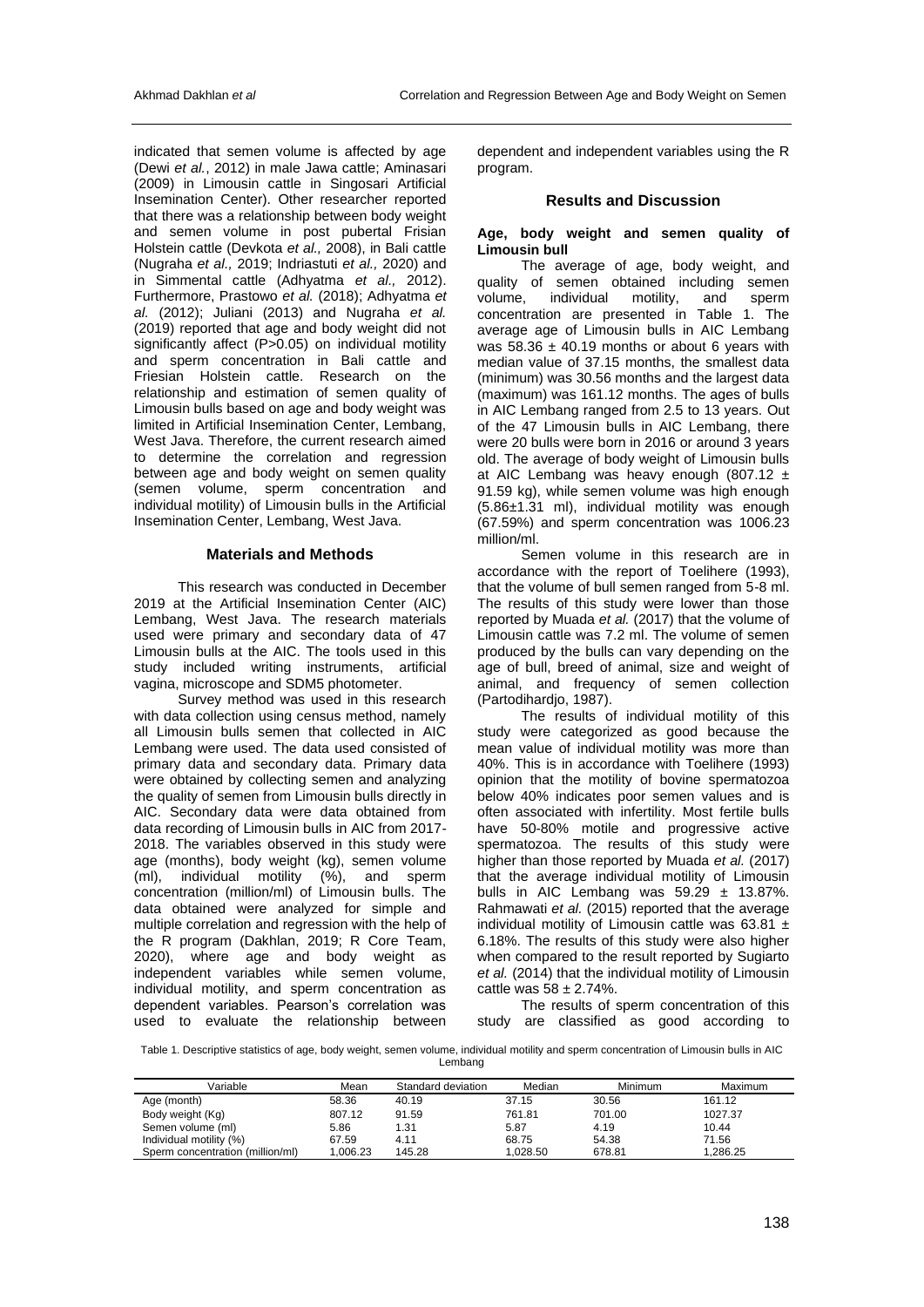Campbell *et al.* (2003) stated that the spermatozoa concentration in adult bulls ranged from 800-1,200 million/ml of semen. A bull is considered satisfactory if he has a spermatozoa concentration more than 500 million/ml with a bovine sperm motility value between 70-80% (Hafez, 1987). The results of this study were lower than those reported by Nugraha (2012) stated that the sperm concentration of Limousin cattle in AIC Lembang was  $1,721.20 \pm 332.60$  million/ml. The result of his study was also lower than the study reported by Rahmawati *et al.* (2015) that the sperm concentration of Limousin cattle in AIC Lembang was  $1,132.60 \pm 177.46$  million/ml.

#### **Correlation between age and body weight on semen quality of Limousin bull**

Correlation between age, body weight and combination of age and body weight on semen quality of Limousin bull are presented in Table 2. Table 2 shows that there were significant correlations between age and semen volume, body weight and semen volume, and combination of age and body weight on semen volume; 0.52, 0.58, and 0.58, respectively. However, correlation between age, body weight and combination of age and body weight on semen quality (individual motility and sperm concentration) did not differ significantly (P>0.05).

The results of this study are consistent with the research reported by Melita *et al.* (2014) in male Aceh cattle that age has a significant effect on semen volume and sperm concentration. The results of this study are also in line with the result reported by Dewi *et al.* (2012) in male Jawa cattle and by Aminasari (2009) in Limousin cattle, that age played an important role in the semen volume that is ejaculated. Adult cattle produced a higher semen volume than young cattle. The low volume of semen in young cattle is due to the fact that these animals are still experiencing development in their reproductive organs. When the livestock reach maturity, the quality of the semen produced will be better because the primary and secondary reproductive organs have been optimal. However, this result of this study differed from the study of Prasetyo *et al.* (2020) who compared 3 Ongole cattle aged 1.5 years and 3 Ongole cattle aged 3 years that different age did not affect on semen volume (4.55  $\pm$  1.00 at 1.5 years and 5.41  $\pm$  0.96 at 3 years).

Susilawati *et al.* (1993) stated that the quality and quantity of semen is influenced by body weight. The results of this study are in line

with the research of Devkota *et al.* (2008) which reported that there was a relationship between body weight and volume  $(r = 0.282)$  in post pubertal Frisian Holstein cattle. This result is supported by the result reported by Nugraha *et al.* (2019) that Bali cattle body weight has a significant effect (P<0.05) on semen volume. Adhyatma *et al.* (2012) reported that there was a significant effect  $(P< 0.01)$  of body weight on semen volume of Simmental cattle.

The results shown in Table 2 indicated that if there is an increase in age and body weight of Limousin cattle, it will not be followed by an increase in the individual motility of spermatozoa. This study is in accordance with the study reported by Prastowo *et al.* (2018) that age did not significantly affect (P>0.05) on individual motility in Bali cattle at 4 and 7 year age groups. The results of this study are also in accordance with the result reported by Adhyatma *et al.* (2012) that male body weight did not affect on individual motility of spermatozoa (P>0.05).

The results of this study (Table 2) indicated that if the age of Limousin bulls increase, it is not followed by an increase in sperm concentration. The results of this study are in accordance with the result reported by Prastowo *et al.* (2018) that correlation between age and sperm concentration in Bali cattle aged 4 and 7 years was not significant (P>0.05). Juliani (2013) reported that there was no significant correlation (P>0.05) of age with the sperm concentration of FH bulls in AIC Lembang with a correlation coefficient of 0.094. Nonsignificant correlation between age and sperm concentration in this study presumably because the Limousin bulls in AIC Lembang have entered the adult body phase or were not in the growth phase so that the increase in the number of seminiferous tubules tended not to increase. Wahyuningsih (2013) explained that young cattle of around 1.5 years which is undergoing a growth phase (puberty) produces low sperm quality because it is still developing in their reproductive organs.

The results of this study indicated that if there was an increase in body weight it was not followed by an increase in the sperm concentration of Limousin bull in AIC Lembang. The results of this study are in accordance with the result reported by Nugraha *et al.* (2019) that body weight was not significant (P>0.05) in relation to the spermatozoa concentration of Bali cattle with a correlation coefficient of 0.046. This result is also in accordance with what

Table 2. Correlation between age and body weight on semen quality of Limousin bull

| Correlation between variables                | Correlation coefficient (r) | P-value    |
|----------------------------------------------|-----------------------------|------------|
| Semen volume ~ age                           | 0.51980                     | $0.00324*$ |
| Individual motility $\sim$ age               | 0.08132                     | 0.123600   |
| Sperm concentration ~ age                    | $-0.10797$                  | 0.570100   |
| Semen volume ~ body weight                   | 0.57960                     | $0.00079*$ |
| Individual motility ~ body weight            | $-0.23620$                  | 0.280900   |
| Sperm concentration ~ body weight            | $-0.12076$                  | 0.525000   |
| Semen volume $\sim$ age + body weight        | 0.57959                     | $0.00079*$ |
| Individual motility $\sim$ age + body weight | $-0.25997$                  | 0.165300   |
| Sperm concentration $\sim$ age + body weight | $-0.12060$                  | 0.525300   |

 $*$  = Significant level at 5% (P<0.05).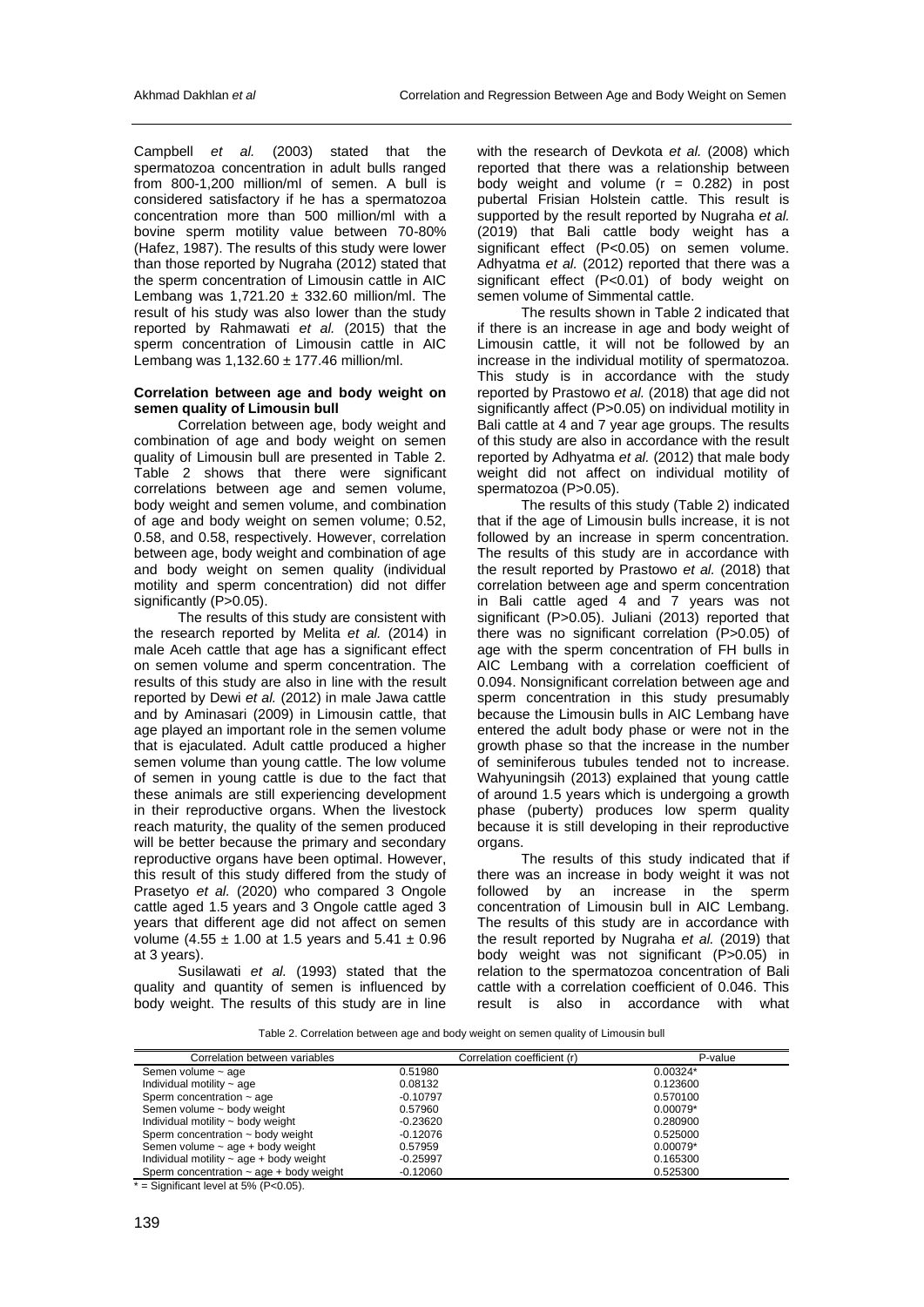| Variables                                    | Regression equation                                                      | $R^2$   |
|----------------------------------------------|--------------------------------------------------------------------------|---------|
| Semen volume ~ age                           | $\widetilde{Y}$ = 4.877 + 0.016898 $X_1$                                 | 0.27019 |
| Individual motility $\sim$ age               | $\hat{Y} = 69.30841 - 0.02939 X_1$                                       | 0.00661 |
| Sperm concentration $\sim$ age               | $\hat{Y}$ = 1029.006 – 0.3903 $X_1$                                      | 0.01166 |
| Semen volume ~ body weight                   | $\hat{Y} = -0.8129 + 0.008269 X_2$                                       | 0.33594 |
| Individual motility ~ body weight            | $\hat{Y}$ = 76.1419 – 0.010589 X <sub>2</sub>                            | 0.05579 |
| Sperm concentration $\sim$ body weight       | $\hat{Y}$ = 1160.845 – 0.1916 X $_{2}$                                   | 0.01458 |
| Semen volume $\sim$ age + body weight        | $\hat{Y}$ = -0.081851 + 0.002984 X <sub>1</sub> + 0.00715 X <sub>2</sub> | 0.33592 |
| Individual motility $\sim$ age + body weight | $\hat{Y}$ = 68.2525 – 0.032319 X1 + 0.001522 X2                          | 0.06758 |
| Sperm concentration $\sim$ age + body weight | $\hat{Y}$ = 1145.047 – 0.0647 X1 – 0.16731 X2                            | 0.01454 |

Table 3. Regression equations of age and body weight with semen quality of Limousin bulls in AIC Lembang along with their determination coefficient  $(R<sup>2</sup>)$ 

Juliani (2013) explained that there is no significant correlation (P>0.05) between body weight and sperm concentration of FH cattle in AIC Lembang with a correlation coefficient of 0.039. The absence of a correlation between body weight and sperm concentration of Limousin cattle in AIC Lembang is thought to be due to factors of livestock health, environment, feed and frequency of semen collection.

# **Regression equations between age and body weight on semen quality of Limousin bulls**

The regression equations between variables in this study are presented in Table 3. The results of this study indicated that the regression between semen volume and body weight has the highest accuracy, although the coefficient of determination was still in the low category (0.34). This indicated that the estimation of semen volume can be carried out using body weight using regression equation of  $\hat{Y} = -0.8129 +$ 0.008269 X. This is supported by the correlation between these two variables (0.58) which is significant (P<0.01). Combining age and body weight variables to estimate the volume of semen did not increase the accuracy of the estimation of semen volume ( $R^2 = 0.34$ ). Estimation of semen volume using age produced a regression equation with lower accuracy ( $R^2$  = 0.27) compared to using body weight.

The result of this study showed that estimation of semen quality (individual motility and sperm concentration) cannot use age, body weight or a combination of both because of low accuracy. This can be seen from the low value of determination coefficient (0.01-0.07). This can be seen also from the low and insignificant correlation value (-0.26-0.08).

## **Conclusions**

In conclusion, there were significant correlations between age, body weight and combination of age and body weight on semen volume. This suggests that semen volume can be estimated by age and body weight of Limousin bull. The relationship between age, body weight and combination between age and body weight on individual motility and sperm concentration was not close enough so that the regression equation between the variables might not be used as accurate estimator. Suggestion for future study in relation to the result of this study that scrotal circumference should be included as predictor for semen quality, because scrotal circumference might relate directly to semen quality.

# **Acknowledgment**

The Authors give high appreciation and thankful to staff at Artificial Insemination Center, Lembang, West Java that facilitated for this research. The authors also thank the Dean of the Faculty of Agriculture, University of Lampung for funding the publication of this article.

#### **References**

- Adhyatma, M., N. Isnaini, and Nuryadi. 2012. Pengaruh bobot badan terhadap kualitas dan kuantitas semen sapi Simmental. Jurnal Ternak Tropika 14: 53-62.
- Aminasari, P. D. 2009. Pengaruh umur pejantan terhadap kualitas semen beku sapi Limousin. Skripsi. Universitas Brawijaya, Malang.
- Campbell, J. R., K. L. Campbell, and M. D. Kenealy. 2003. Anatomy and physiology of reproduction and related technologies in farm mammals. In: Animal Sciences. 4th ed. Mc Graw-Hill, New York.
- Dakhlan, A. 2019. Experimental Design and Data Analysis Using R. Graha Ilmu (Matematika), Yogyakarta.
- Devkota, B., T. Koseki, M. Matsui, M. Sasaki, E. Kaneko, A. Miyamoto, C. A. Montoya, and Y. I. Miyake. 2008. Relationships among age, body weight, scrotal circumference, semen quality and peripheral testosterone and estradiol concentrations in pubertal and postpubertal Holstein bulls. J. Vet. Med. Sci. 70: 119-121.
- Dewi, A. S., Y. S. Ondho, and E. Kurnianto. 2012. Kualitas semen berdasarkan umur pada sapi jantan Jawa. Anim. Agric. J. 1: 126- 133.
- Hafez, E. S. E. 1987. Reproduction In Farm Animal.  $4<sup>th</sup>$  edn. Lea and Fibiger, Philadelphia.
- Indriastuti, R., M. F. Ulum, R. I. Arifiantini, E. Memili and B. Purwantara. 2020. Relationship among body weight, scrotal circumference and sperm quantity of Bali bulls in Baturiti Artificial Insemination Center. The 4<sup>th</sup> Animal Production International Seminar 24-27 October 2019, Malang, Indonesia. IOP Conf. Series: Earth